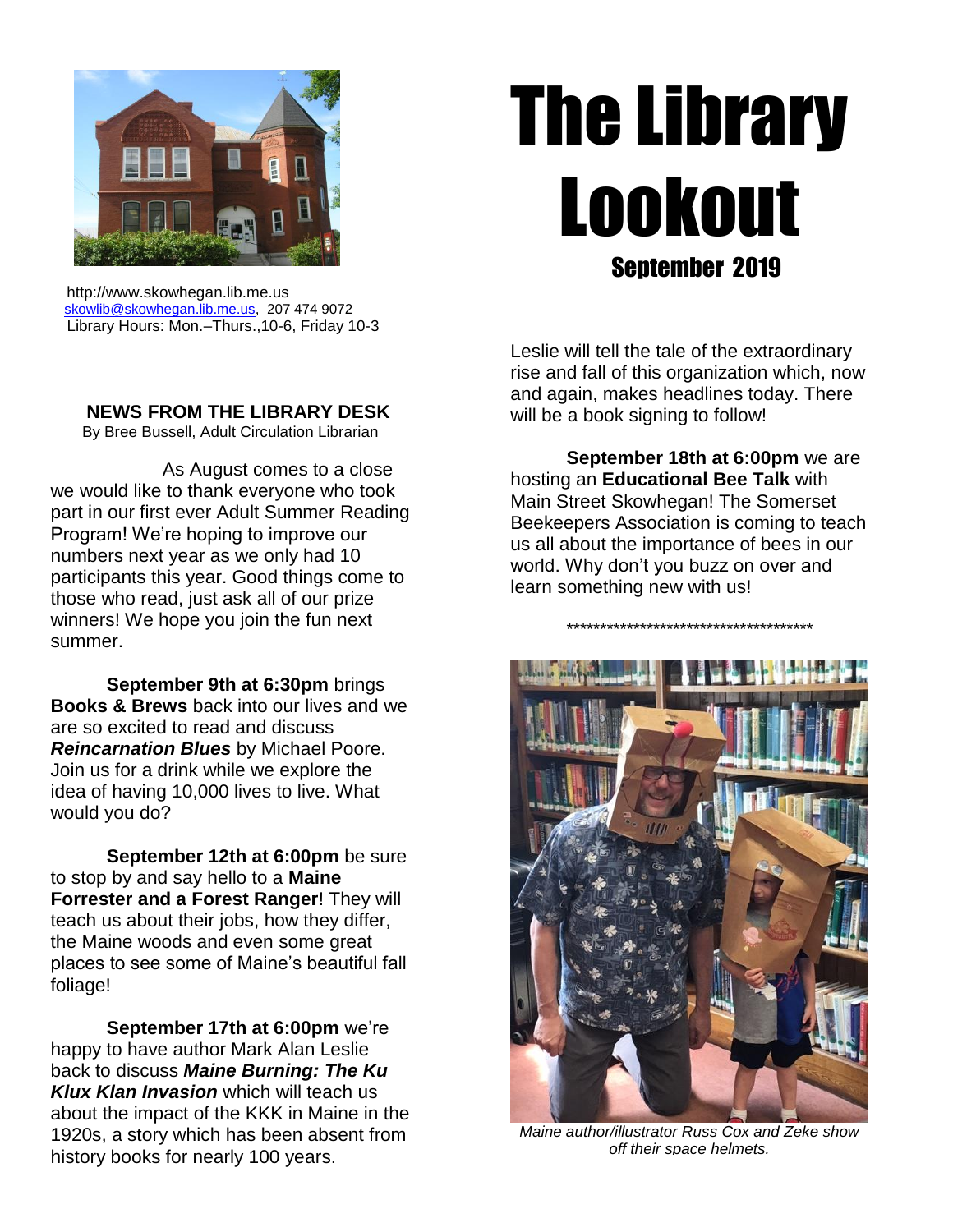# **CHILDREN'S ROOM**

By Angie Herrick, Youth Services Librarian

The Summer Reading program is over and we had our most successful year so far. One hundred forty-one kids signed up for the reading challenge. These kids collectively read 71,670 minutes (which averages about 515 minutes per participant!) The library gave out over 600 prizes over the course of the program, so we definitely appreciate all the businesses and individuals who contributed: Gifford's Ice Cream, Pizza Hut Pizza, the Bankery, McDonalds, Friends of the Library, GFWC Women's Club, and families and individuals who dropped off goodies to fill the prize box. In addition to giving prizes for reading, we also offered 17 fun programs throughout the summer. Thank you to the Friends of the Skowhegan Library, the Margaret Chase Smith Library, and Christina Dorman the STEM Librarian from the Maine State Library for helping to sponsor and/or run these programs. It truly is a whole community undertaking and we appreciate all the help. It was a very fun, productive and amazing summer here in the children's library where we explored all things space related! We certainly hope the kids who participated not only enjoyed the experience but were able to keep their reading skills up.

As it does every year, summer comes quickly to an end and kids and families are gearing up to go back to school. So much of our children's educational success comes from parent involvement and a huge piece of that is reading. Read to your children. Let your children read to you. Give them access to different types of reading materials. Bring them to the library. Make reading a part of your family's routine and it will not only help set your child/children up for an easier school year, but hopefully give them an inherent love for reading. No matter what your child's interests or reading levels are, we can help get some great books in their hands! All kids in the MSAD 54 school district get a free card, so please come for a visit and see what services and materials we have that might interest your family.

.

So now that we are back into the school routine, I just want to remind everybody of our upcoming programming. All school year long,

we run various programs. We have Tween the Pages Book Club (for students in grades 6-8); Lego Club (for students in grades 1-6); Preschool Storytime (for all toddlers and preschool aged children) and our High School Regression Sessions. We also have some brand new programs that we are trying out this year: Smart Cookies Book Club for any students in grades 4 and 5, Game On which is open time to play board and card games with friends, and a Robotics and Coding Club that will run in 6 week intervals for students in grades 2-4. Please contact Miss Angie if you want more information on any of these programs.



*The last summer reading prizes of the season. Thanks again to all those who donated.*

*\*\*\*\*\*\*\*\*\*\*\*\*\*\*\*\*\*\*\*\*\*\*\*\*\*\*\*\*\*\*\*\*\*\*\*\*\*\*\*\*\**

**BECOME A FRIEND OF YOUR LIBRARY TODAY!** The Friends of the Skowhegan Free Public Library is a not-for-profit organization that helps promote and improve the Library's resources and facilities. Your membership in the Friends provides critical support to our Library. Suggested dues are \$24 for individuals and \$36 for families. Many give even more. Please consider the role that our Library plays in our community, and choose a level of support that's right for you. Whatever you decide, you can be sure that any amount is gratefully received and much needed.

………………………………………………… Please complete this form and mail to: Skowhegan Free Public Library, 9 Elm Street, Skowhegan, Maine 04976

| Name                  |          |
|-----------------------|----------|
| Address               |          |
| City                  |          |
| State                 | Zip Code |
| Tel. $#$              |          |
| <b>E-Mail Address</b> |          |

**Please check the activities you are willing to help with.**

- o Refreshments for library activities.
- o Making phone calls.
- o Helping with fundraising activities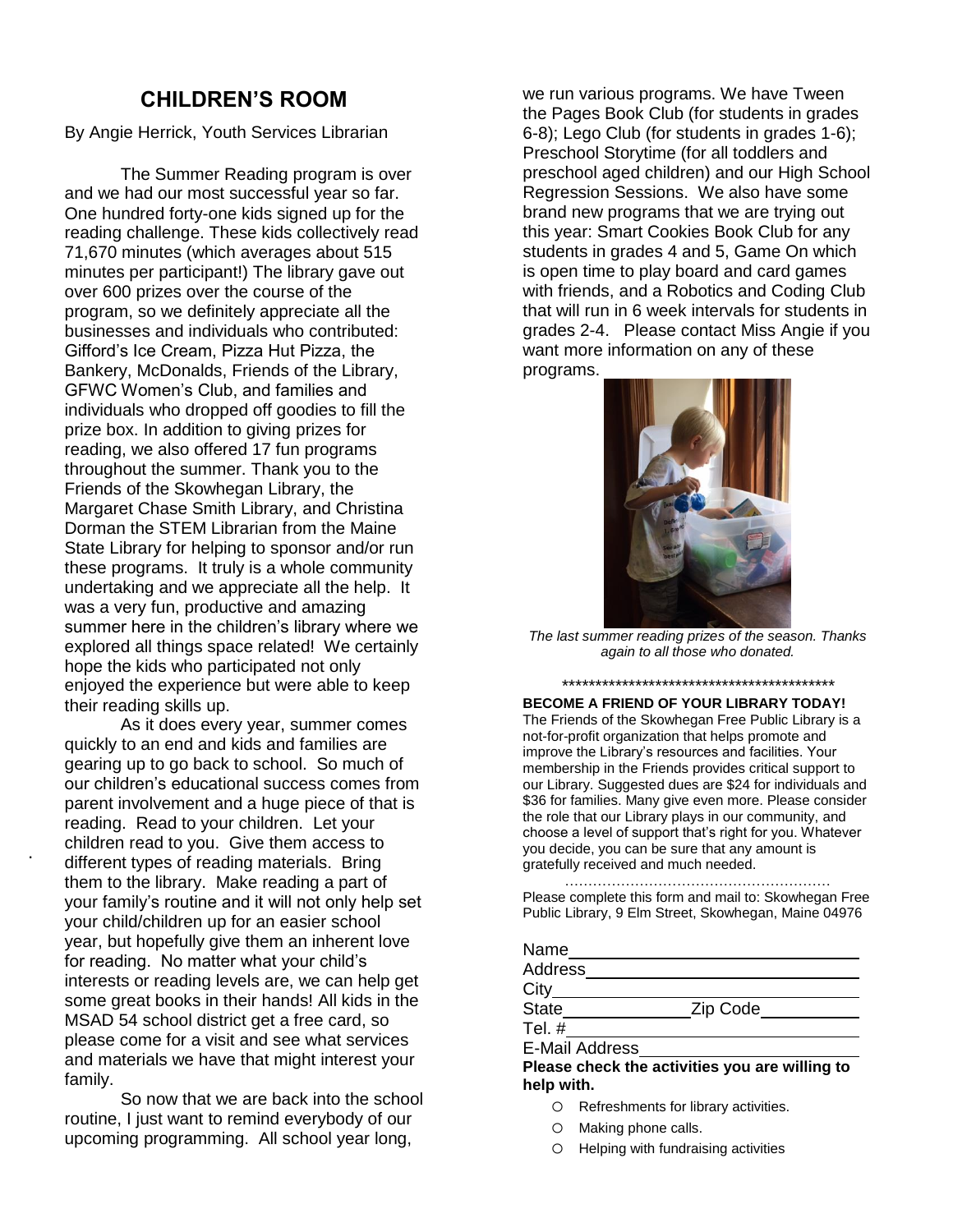# **FOL LIBRARY LUNCHES**

The annual "Library Lunches" fundraiser will be held in the fall this year. Delivery date is Friday, October 11<sup>th</sup>. Volunteers will soon be visiting businesses and offices in town to take orders for the traditional bag lunches. Each bag will contain a choice of three sandwiches, fruit, homemade "goodie", and beverage. Individuals may order lunches at the library to be picked up there on October 11. The price remains the same at \$8.00.

Volunteer workers - for order-taking, making the lunches, and delivering - are needed. Please contact Jeanne Shay if you are able to join the fun!

\*\*\*\*\*\*\*\*\*\*\*\*\*\*\*\*\*\*\*\*\*\*\*\*\*\*\*\*\*\*\*\*\*\*\*\*\*\*\*\*\*\*\*\*\*



*SFPL staff pose with Farmer Minor and his pot belly pig, Daisy, at the "Pig Out on Reading" program.*

\*\*\*\*\*\*\*\*\*\*\*\*\*\*\*\*\*\*\*\*\*\*\*\*\*\*\*\*\*\*

## **COMMUNITY DISPLAYS**

The exhibit of ' The Depot' by the **Skowhegan History House** was enjoyed by many library patrons during the month of August. The **Circulation Desk Raffle Baskets** will

be highlighted in September. Be sure to purchase your ticket to win one of the four prize-filled baskets! (Winning tickets will be drawn on December  $7<sup>th</sup>$ .)

## **NEW BOOKS**

#### **FICTION**

Archer, Jeffrey/ *Nothing Ventured* Box, C.J./ *The Bitterroots* Brown, Sandra/ *Outfox* Dailey, Janet/ *Texas Forever* Deveraux Jude/ *Met Her Match* Gray, Shelley Shepard/ *The Loyal One* Harper, Karen/ *Dark Storm* Keane, Mary Beth/ *Ask Again, Yes* King, Stephen/ *The Institute* McKinty, Adrian/ *The Chain* Michaels, Fern/ *Cut and Run* Niggers, Carla/ *Rival's Break* Patterson, James/ *The Warning* Penny, Louise/ *A Better Man* Preston, Douglas/ *Old Bones* Salvatore, R.A./ *Timeless* Slaughter, Karin/ *The Last Widow* Smith, Wilbur/ *Ghost Fire* Snelling, Lauraine/ *A Song of Joy* Steel, Danielle/ *The Dark Side* Ware, Ruth/ *The Turn of the Key* Wiggs, Susan/ *The Oysterville Sewing Circle*

## **NON FICTION**

Tarrants, Thomas A./ *Consumed by Hate, Redeemed by Love Wilson, Robert/ Barnum*



*"Remember to buy your raffle ticket!"*